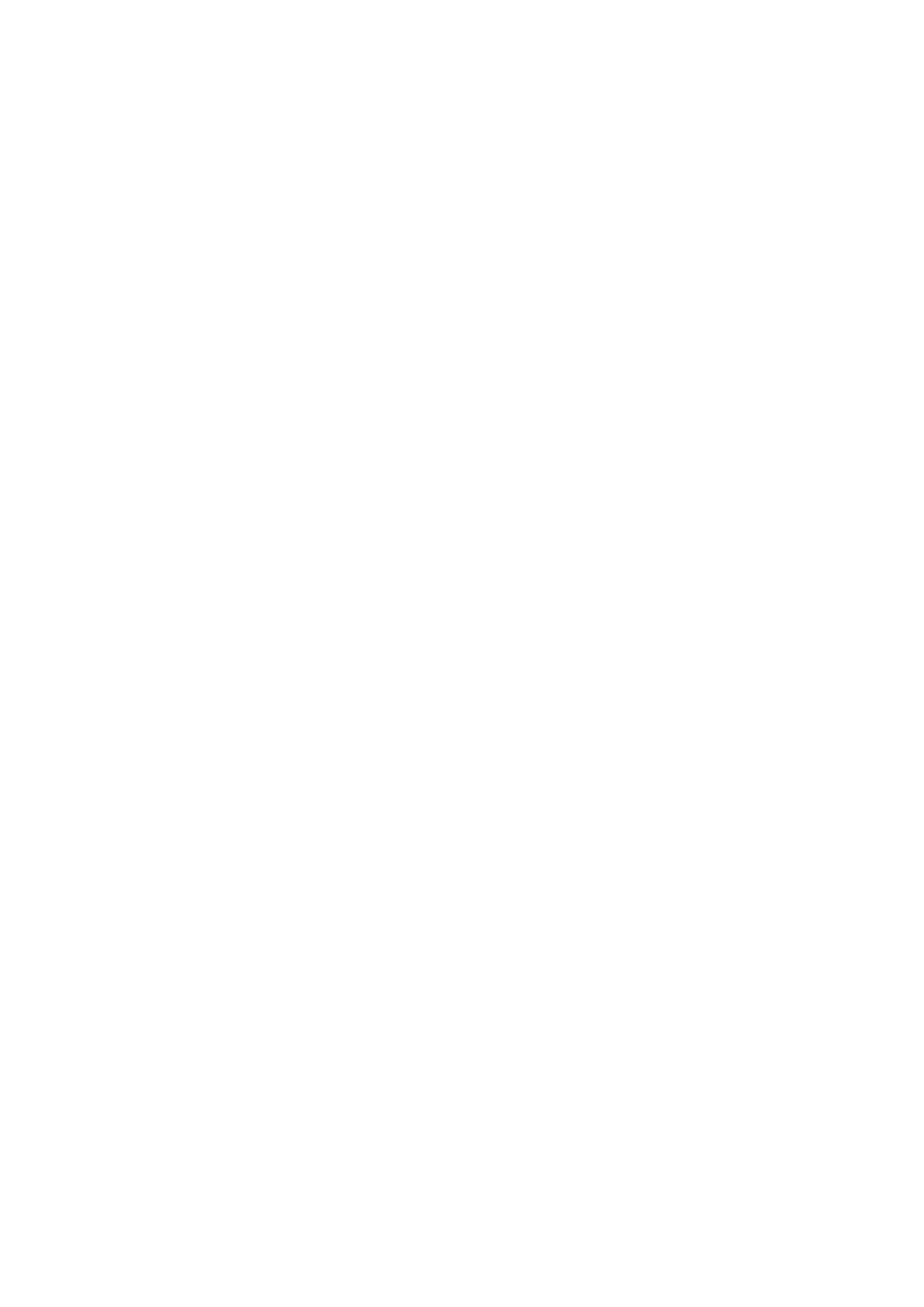

### **1 Welcome**

The Chair welcomed everyone present.

### **2 Apologies**

Resolution number HW/2022/41

MOVED by Member B Kendall, seconded by Member B Burns:

### **That the Howick Local Board:**

**a) accept the apology from Member M Turinsky for his absence.**

## **CARRIED**

## **3 Declaration of Interest**

There were no declarations of interest.

## **4 Confirmation of Minutes**

Resolution number HW/2022/42

MOVED by Chairperson A White, seconded by Member K Bungard:

## **That the Howick Local Board:**

**a) confirm the ordinary minutes of its meeting, held on Monday, 21 March 2022, including the confidential section, as a true and correct record.**

## **CARRIED**

#### **5 Leave of Absence**

There were no leaves of absence.

#### **6 Acknowledgements**

There were no acknowledgements.

#### **7 Petitions**

There were no petitions.

#### **8 Deputations**

## **8.1 Janet Dickson and Matthew Brajkovich of Howick Ratepayers and Residents Association**

Resolution number HW/2022/43

MOVED by Member B Burns, seconded by Member B Kendall:

## **That the Howick Local Board:**

**a) thank Janet Dickson and Matthew Brajkovich of Howick Ratepayers and Residents Association for their deputation and attendance.**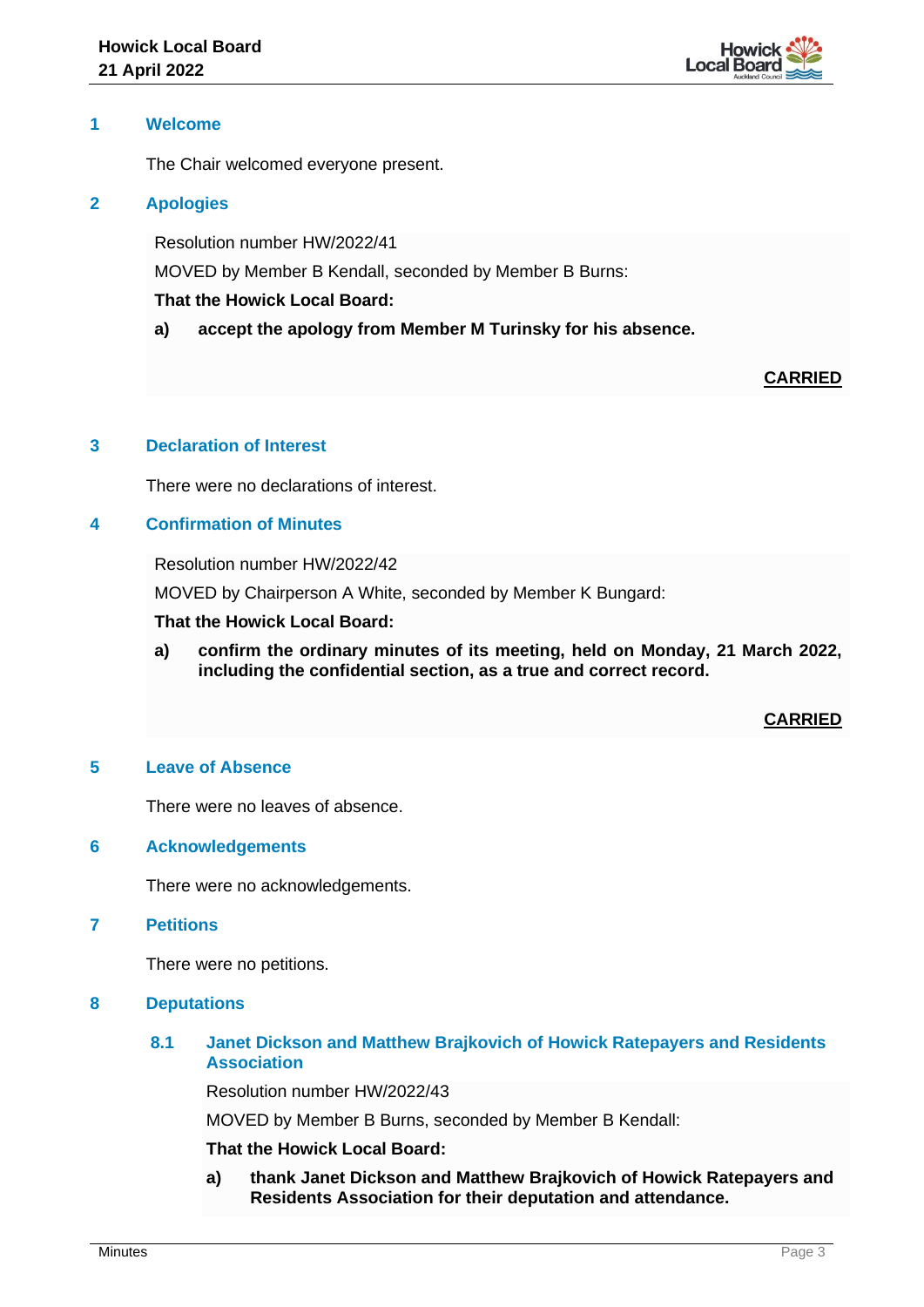

# **CARRIED**

Resolution number HW/2022/44

MOVED by Deputy Chairperson J Spiller, seconded by Member B Burns:

#### **That the Howick Local Board:**

**a) thank Jennie McCormick of Howick & Pakuranga Community Houses Inc. for her deputation and attendance.**

## **CARRIED**

### **Attachments**

A 21 April 2022 - Howick Local Board - Highland Park Deputation

## **9 Public Forum**

### **9.1 Lindsay Upton**

Resolution number HW/2022/45

MOVED by Member B Burns, seconded by Member B Kendall:

## **That the Howick Local Board:**

**a) thank Lindsay Upton for her attendance.**

## **CARRIED**

## **9.2 Ken Scott**

Resolution number HW/2022/46

MOVED by Deputy Chairperson J Spiller, seconded by Member K Bungard:

#### **That the Howick Local Board:**

**a) thank Ken Scott for his attendance.**

## **CARRIED**

## **9.3 Catherine Priscott**

Resolution number HW/2022/47 MOVED by Member B Burns, seconded by Deputy Chairperson J Spiller:

That the Howick Local Board:

a) thank Catherine Priscott for her attendance.

## **CARRIED**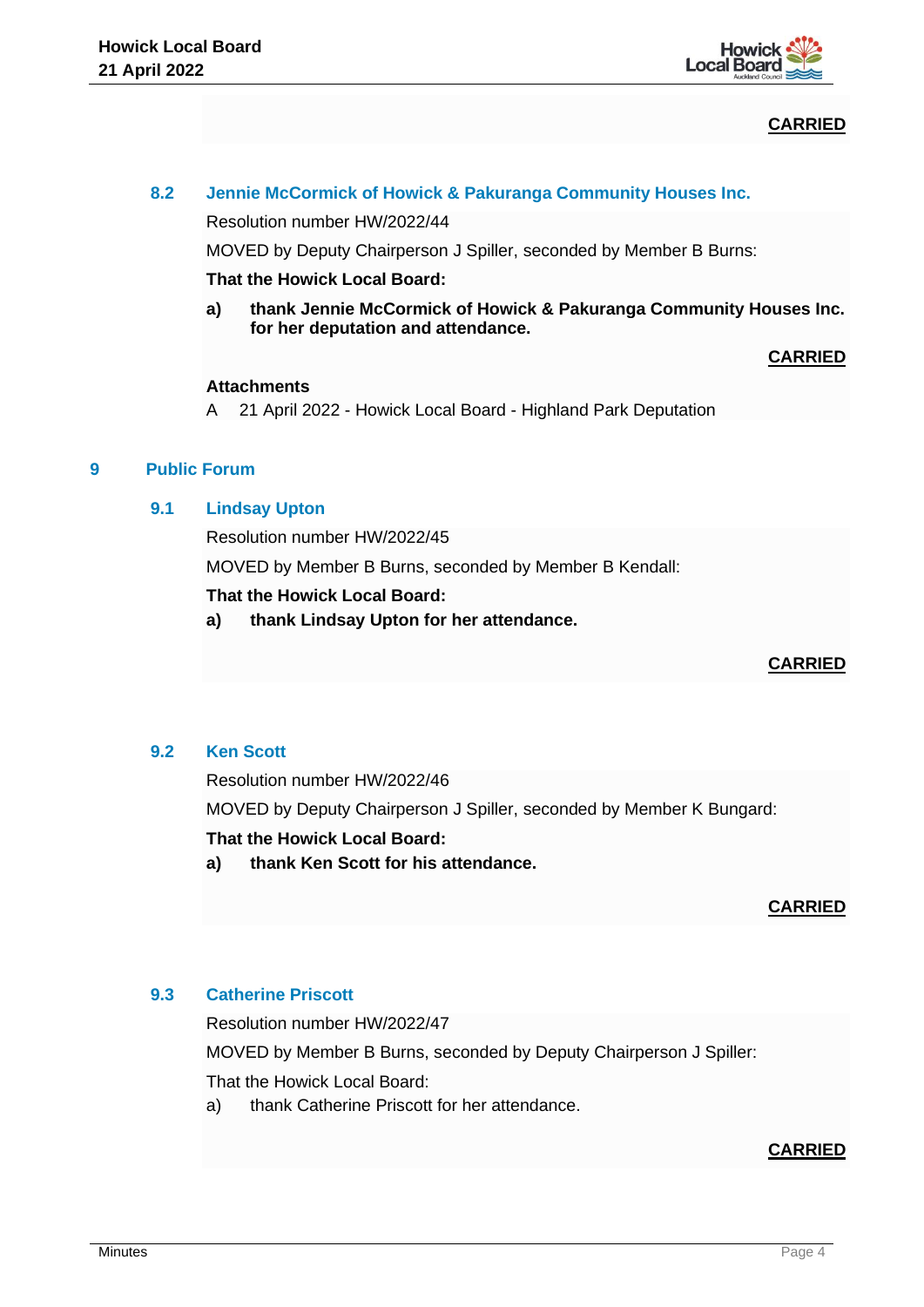

#### **10 Extraordinary Business**

There was no extraordinary business.

## **11 Governing Body Member update**

Resolution number HW/2022/48

MOVED by Member B Burns, seconded by Member B Kendall:

#### **That the Howick Local Board:**

**a) receive the written and verbal reports from Cr Paul Young and Cr Sharon Stewart QSM.**

## **CARRIED**

## **Attachments**

A 21 April 2022 - Howick Local Board - Joint Report from Councillor Paul Young and Councillor Sharon Stewart

### **12 Chairperson's Report**

#### **Ngā tūtohunga Recommendation/s**

There was no item.

## **13 Community-led management of Howick War Memorial Hall, 91 Picton Street**

MOVED by Deputy Chairperson J Spiller, seconded by Member P Young:

That the Howick Local Board:

- a) thank the EOI applicants for their time, interest, and commitment to the collaborative approach.
- b) approve a Community Centre Management Agreement as the preferred management option for the Howick War Memorial Hall going forward, as it facilitates the local board aspirations for a community hub model.
- c) approve Howick Village Association Incorporated as the preferred applicant to take over the management of the Howick War Memorial Hall, subject to finalisation of a satisfactory Community Centre Management Agreement.
- d) approve a maximum annual budget for the operation of the Howick War Memorial Hall under a Community Centre Management Agreement of \$81,451.
- e) approve staff investigate the necessary improvements to make the building fit for purpose and present the board with recommendations on the required capex investment.

Member D Collings moved an alternative to the original recommendation as follows:

Resolution number HW/2022/49

MOVED by Member D Collings, seconded by Member B Wichman:

## **That the Howick Local Board:**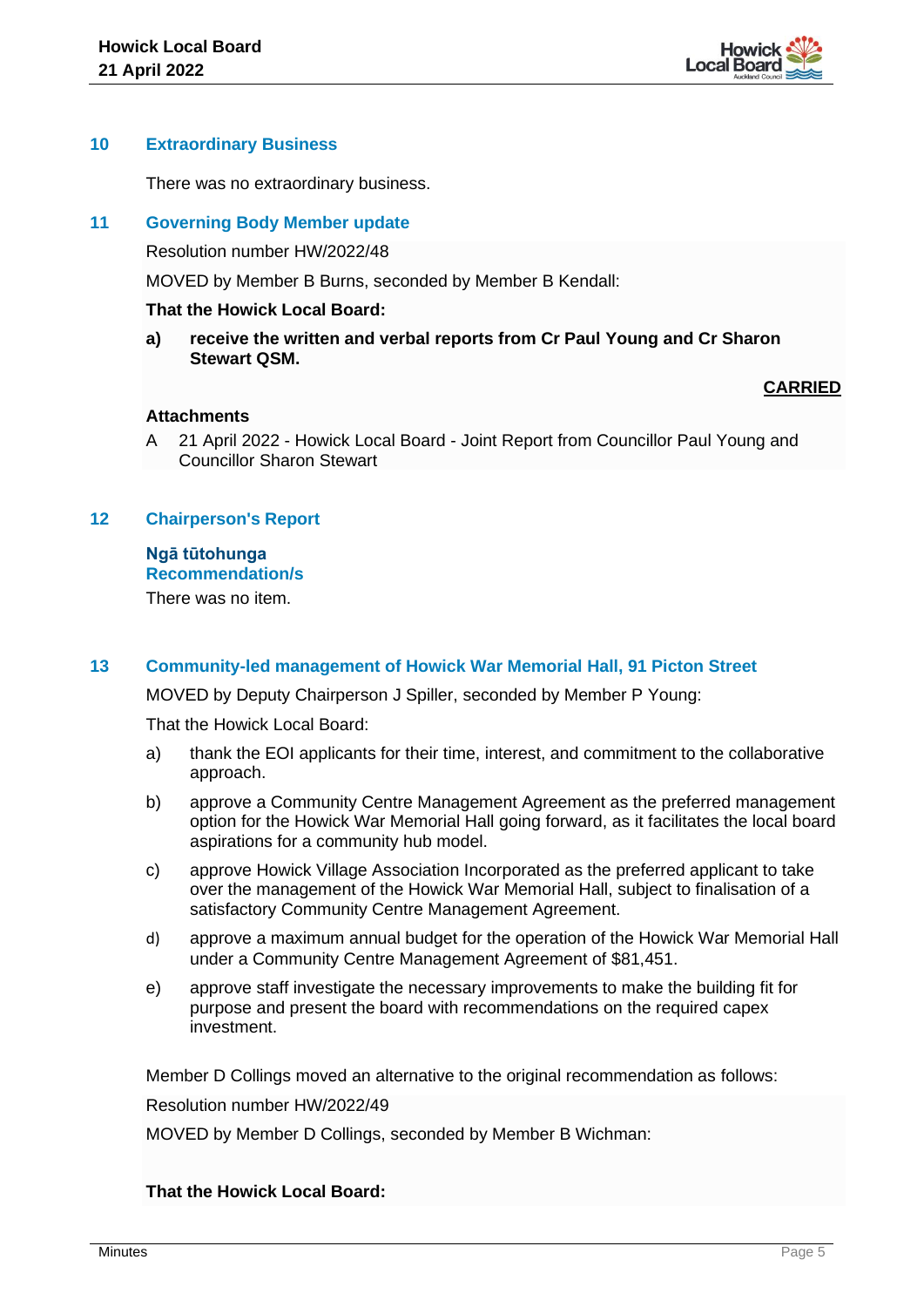

## **a) defer the decision pending a workshop with the prospective applicants.**

A division was called for, voting on which was as follows:

**For** Member K Bungard Member B Burns Member D Collings Member B Kendall Member B Wichman **Against** Deputy Chairperson J **Spiller** Chairperson A White Member P Young **Abstained**

The motion was declared CARRIED by 5 votes to 3.

**CARRIED**

### **Attachments**

A 21 April 2022 - Howick Local Board - Tabled Email

## **14 Local board views on a Notice of Requirement for an alteration to an existing designation at Willowbank School, Middlefield Drive, Flat Bush.**

Resolution number HW/2022/50

MOVED by Deputy Chairperson J Spiller, seconded by Chairperson A White:

#### **That the Howick Local Board:**

- **a) with regards to additions to height of school buildings:**
	- **i. has no objection to two storied buildings provided that:**
		- **A) Height to boundary rules are observed particularly in relation to neighbouring residential properties; and new buildings are located as far away from these properties as possible.**
		- **B) Classrooms are double glazed to minimize noise. We note it is reasonable for residents living close to schools to expect some noise before and after school, during breaks; and during outdoor education.**
- **b) with regards to adding buildings to school property:**
	- **i. recommends that maximum outdoor space is retained for play and other outdoor activities**
- **c) with regards to vehicular road safety:**
	- **i. notes the following points:**
		- **A) that Willowbank Primary School is located in the centre of an active and growing residential area.**
		- **B) both Middlefield Road and Gracechurch Drive are well used by motorists travelling in and out of the area. School traffic is seen to impede the flow.**
		- **C) that a high percentage of Willowbank Primary School students are driven to and from school.**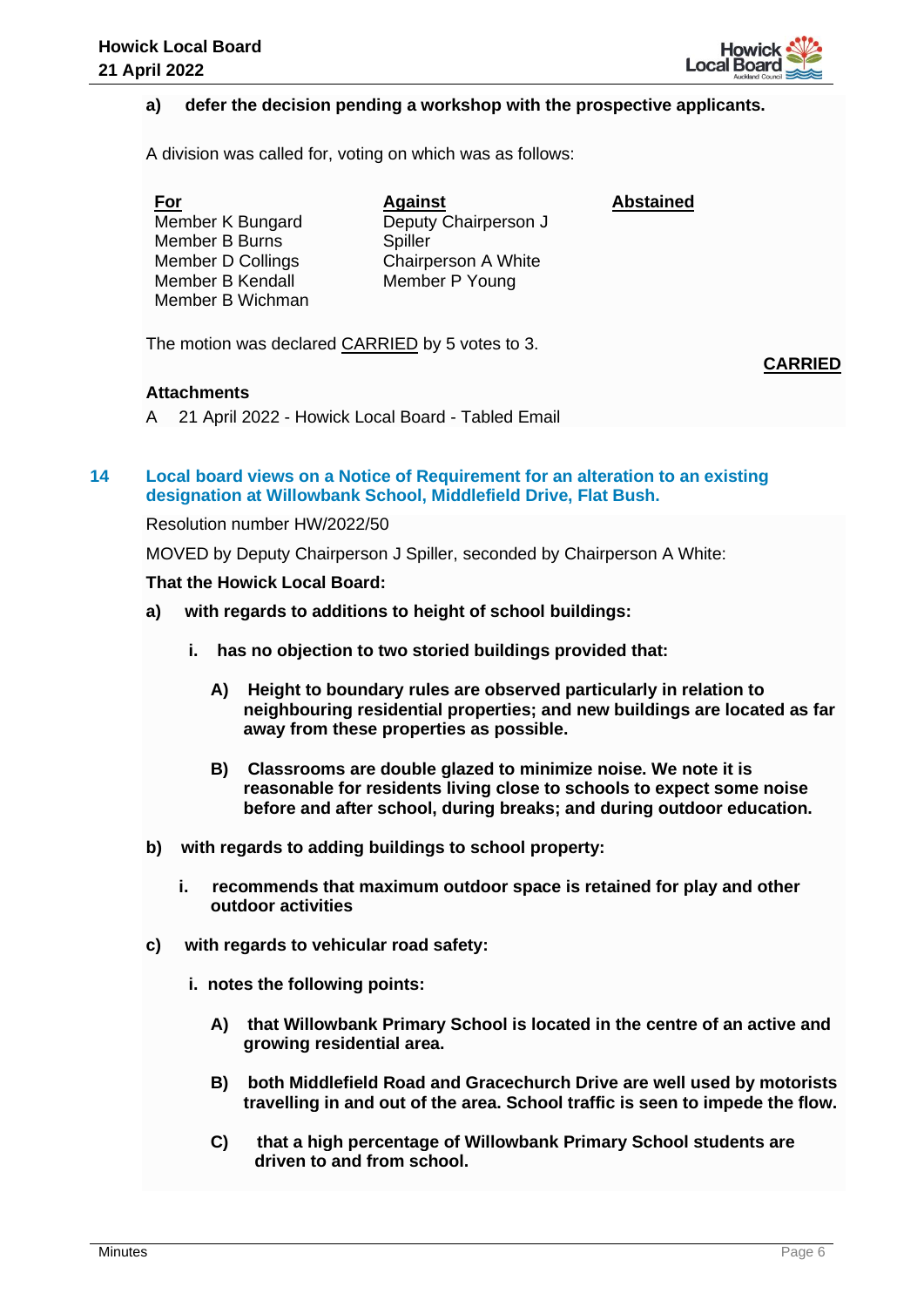

- **D) that a high percentage of children being driven to and picked up from school brings an excessive number of vehicles to the area making it dangerous for pedestrians.**
- **E) that the school is poorly located with entry to the administration block located on Middlefield Road - a narrow street which is congested on a daily basis around school start and finish times.**
- **F) that entry to the "drive-in drop-off" area, and to staff parking is located almost on top of a school crossing in Middlefield Road. This brings consistent conflict with parents dropping off students; pedestrians crossing the road; school patrollers seeking visibility; parents wanting to access the school office; parents waiting for children; and other commuters attempting to leave their houses/commute.**
- **G) that drive in/drop off's can often present problems with vehicles blocking the drive-through to drop off or to wait for children; or so that driver can visit the office. This often requires teachers to "man" the area at a time they should be in the classroom. They are also subject to verbal abuse when they ask drivers to move along.**
- **H) queueing to enter the drive in/drop off significantly impedes the traffic flow in Middlefield Rd.**
- **ii) recommends discouraging the practice of children been driven to and from school, by:**
	- **A) establishing no drop off/pick up zone within 50 metres of the school.**
	- **B) better educating parents; and encouraging parents to use and support walking school buses, and walking to school.**
	- **C) promoting walking to school as an integral part of the school culture as "the primary way of getting to and from our school".**
- **d) with regards to pedestrian road safety:**
	- **i. notes the importance of well placed, safe and visible pedestrian crossings, as there is a tendency to cross "for convenience" rather than walking to safe supervised crossing points.**
	- **ii. recommends assisting pedestrian safety by:**
		- **A) ensuring that school crossings are well placed to accommodate main walking routes.**
		- **B) installing crossings that are raised and visible, and designing a surrounding area that is open, and well-marked to both eliminate and prohibit stopping or parking on both sides, and will provide broad visibility to road patrollers and students.**
		- **C) continued use of walking school buses, and implementation of a roster of parents to walk children from other neighbourhoods - either to school or to where they can join a walking school bus.** *NOTE***: Often Grandparents or local service club members are often happy to assist in these roles.**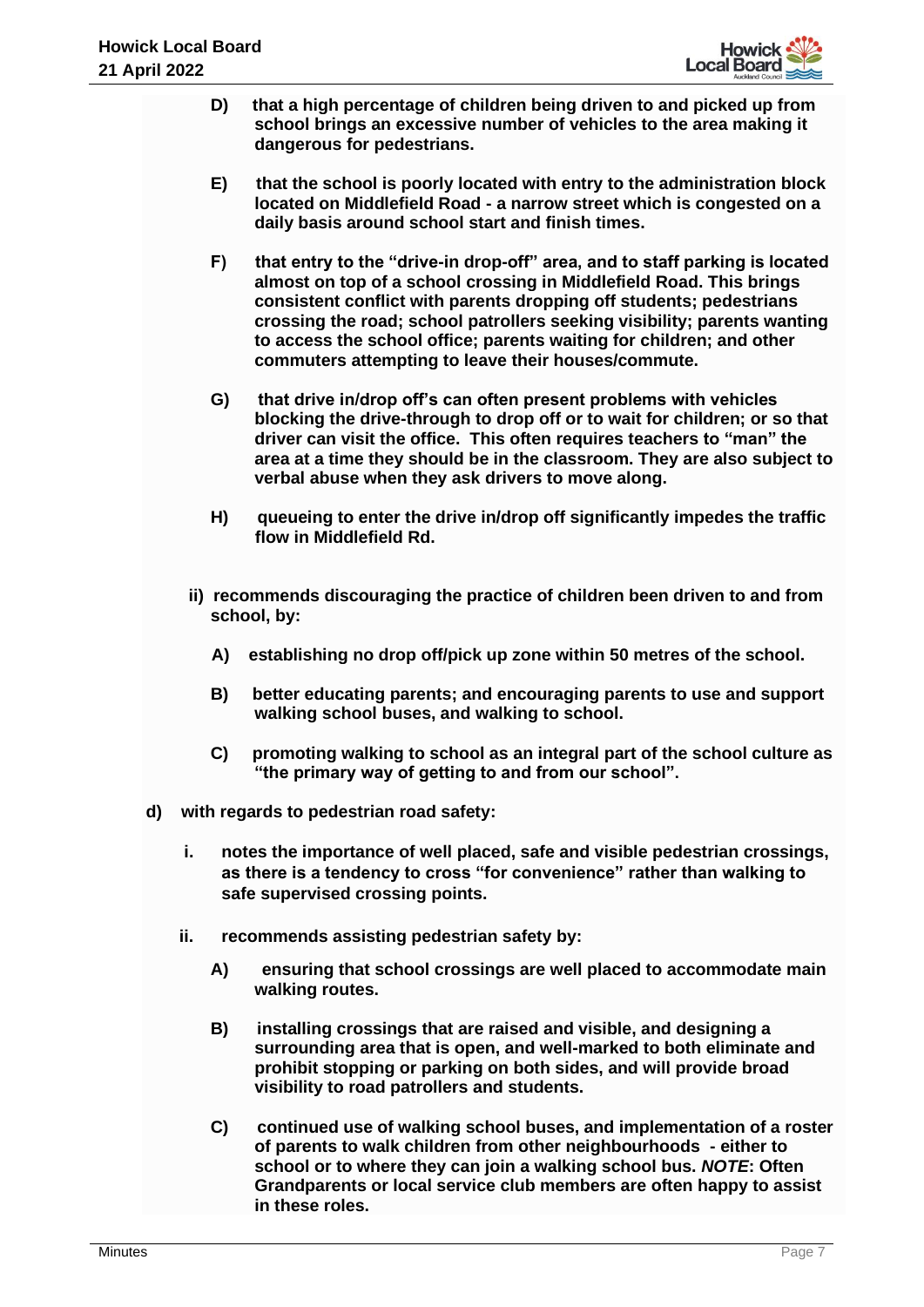

- **e) recommends the further following points with regards to road safety:**
	- **i. that a school speed limit of 40km/h be enforced within 50m of school.**
	- **ii. that consideration be giving to making Middlefield Road ONE WAY between Gracechurch Drive and Point View Drive or Heyington Drive.**
	- **iii. that Willowbank Primary School should continue with ongoing education of both pupils and particularly parents, and support this with enforcement input from Auckland Transport and NZ Police.**
- **f) appoint a local board member to speak to the local board views at a hearing [if one is held] on the Notice of Requirement**
- **g) delegate authority to the chairperson of Howick Local Board to make a replacement appointment in the event the local board member appointed in resolution b) is unable to attend the private plan change hearing.**

**CARRIED**

#### **15 Local board feedback on the draft 2021 Regional Parks Management Plan**

Resolution number HW/2022/51

MOVED by Deputy Chairperson J Spiller, seconded by Member B Kendall:

#### **That the Howick Local Board:**

- **a) receive the public feedback on the draft 2021 Regional Parks Management Plan**
- **b) support the draft 2021 Regional Park Management Plan.**
- **c) appoint John Spiller to speak to the hearings panel on the boards feedback in b) on 9 May 2022.**

#### **CARRIED**

#### **16 Auckland Transport - Activities in the Road Corridor Bylaw 2022**

# **Ngā tūtohunga**

# **Recommendation/s**

This item has been deferred to the May business meeting to enable the Board to consider what specific feedback it will adopt.

## **17 Submission on central government's proposals to transform recycling in Aotearoa**

Resolution number HW/2022/52

MOVED by Deputy Chairperson J Spiller, seconded by Member B Kendall:

#### **That the Howick Local Board:**

- **a) in regards to the container return scheme recommends the following points:**
	- **i. that the Howick Local Board supports the proposed definition of a beverage.**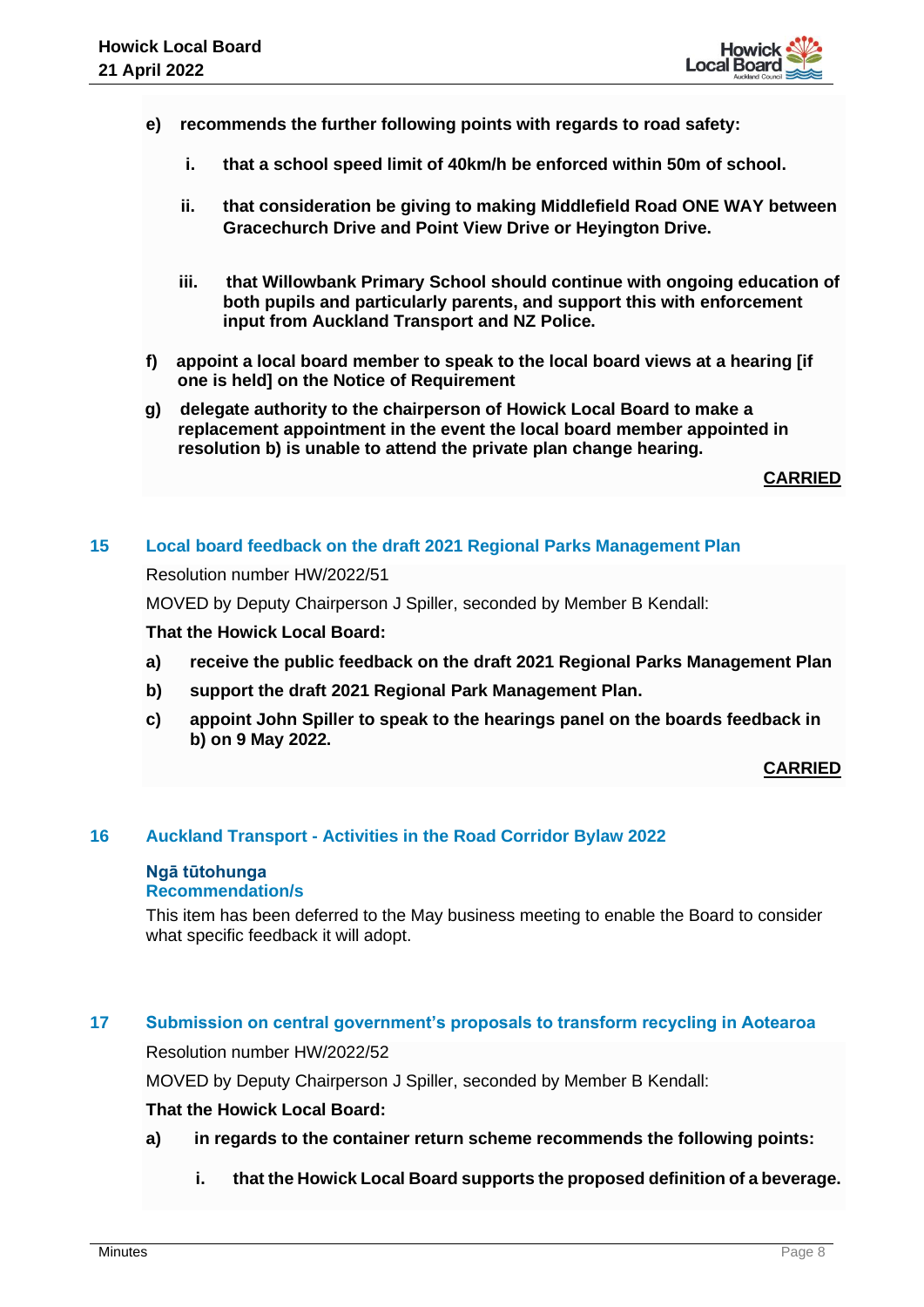

- **ii. that the Howick Local Board recommends that that larger size water containers e.g. 5,6,10 & 15 litre plastic bottles should also be eligible beverage containers. These sized containers are being sold more and more as people want to be assured of potable water supply, particularly as the effects of climate change, and impacts of Covid on supply chains become more prevalent.**
- **iii. that the Howick Local Board supports the 20 cent refund amount as a minimum but considers that a larger amount, for example, 50 cents per eligible container, would be considerably more effective in achieving the objectives. This would result in a higher short term impact on consumers however once they were participating in the refund scheme there would be no on-going impact on their budgets.**
- **iv. that the Howick Local Board recommends strongly that refunds be paid electronically as, it is quick and convenient, the vast majority of people have access to this technology, either directly or indirectly, there would be a higher risk from burglary or armed theft for recycling sites and their personnel if it became known they had large cash reserves or redeemable vouchers on hand in what would generally be an area of lower security.**
- **v. that the Howick Local Board recommends the inclusion of variable scheme fees to incentivise more recyclable packaging and, in the future, reusable packaging, noting the following points for input:**
	- **A) it may be that certain types of recyclable packaging needs a higher incentive level, possibly because of peoples reluctance to handle it or that it is still easier to consign it to landfill.**
	- **B) there is a travel cost to consumers to take the recylcable containers to a recylcle centre, unless it is combined with a regular destination, e.g. supermarket, where two purposes could be combined, so this needs to be incentivised as part of the proposal.**
- **vi. that the Howick Local Board agrees to the proposed broad scope of beverage container material types to be included in the NZ CRS, however noting:**
	- **A) It would be great to increase the scope over time as efficient disposal methods were implemented (e.g. high tech, high temperature incineration for non-recyclables). This may need to be funded in other ways of course. For example, a levy on manufacturers (if local) or a tariff on imported packaged goods.**
- **vii. that the Howick Local Board supports the inclusion of glass and plastic (PET 1, HDPE 2, PP 5, and recyclable bio-based HDPE 2 and PET 1).**
- **viii. that the Howick Local Board supports a process where alternative beverage container packaging types could be considered on a case-by-case basis for inclusion within the NZ CRS.**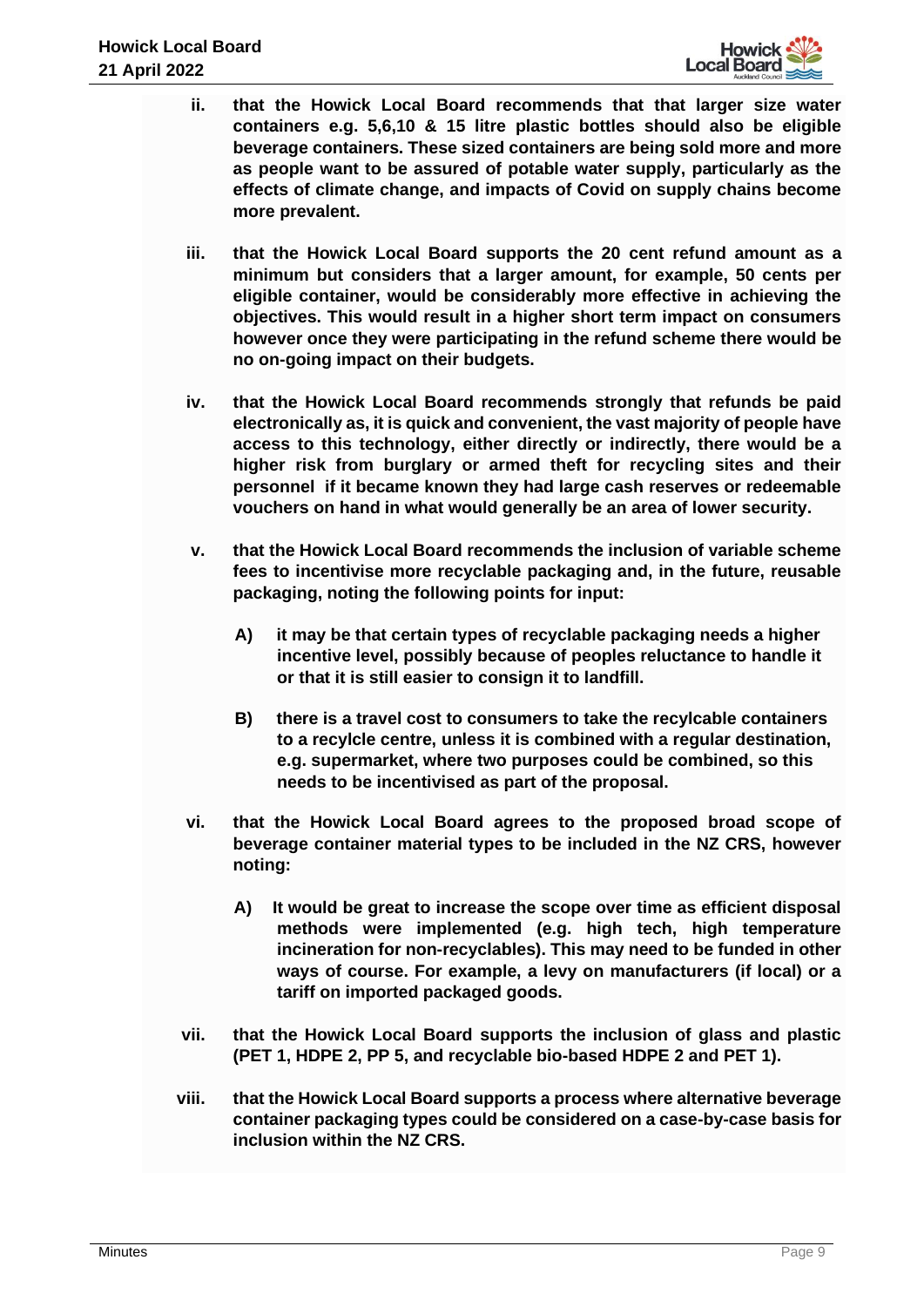

- **ix. that the Howick Local Board supports the the Ministry investigating how to target the commercial recovery of fresh milk beverage containers through other means, as it makes sense to look at all options for reducing landfill.**
- **x. that the Howick Local Board supports the Ministry investigating the option of declaring fresh milk beverage containers made out of plastic (eg, plastic milk bottles and liquid paperboard containers) a priority product and thereby including them within another product-stewardship scheme, noting that:**
	- **A) milk is a very high use product so waste packaging needs to be dealt with to minimise potentail damage to the environment.**
	- **B) that the rationale for the proposal to exempt fresh milk in all packaging types from the NZ CRS does not seem to be explained.**
- **xi. that the Howick Local Board supports the proposal that beverage containers that are intended for refilling and have an established return/refillables scheme would be exempt from the NZ CRS at this stage, further noting that:**
	- **A) Central Government could promote and incentivise the uptake of refillable beverage containers and other refillable containers more broadly by making them GST exempt. This would be offset by the savings made from less rubbish to handle and dispose of, and also from benefits to the environment.**
- **xii. that the Howick Local Board supports encouraging consumers to put lids back on their containers (if possible) before they return them for recycling under the scheme.**
- **xiii. that the Howick Local Board supports the implementation of a container return scheme for New Zealand as soon as possible and also notes the following points:**
	- **A) that the scheme should provide alternative means to capture and recycle beverage container lids that cannot be put back on the container.**
	- **B) that a NZ CRS should use a 'mixed-return model' with a high degree of mandated retail participation to ensure consumers have easy access to container return/refund points, as well as the opportunity for voluntary participation in the network by interested parties.**
	- **C) That minimum store size threshold should apply, further noting the following points:**
		- **i. medium to large supermarkets would be best placed to handle recyclable returns, even then they may need to consider how they would create space to receive and store the containers until they were taken away.**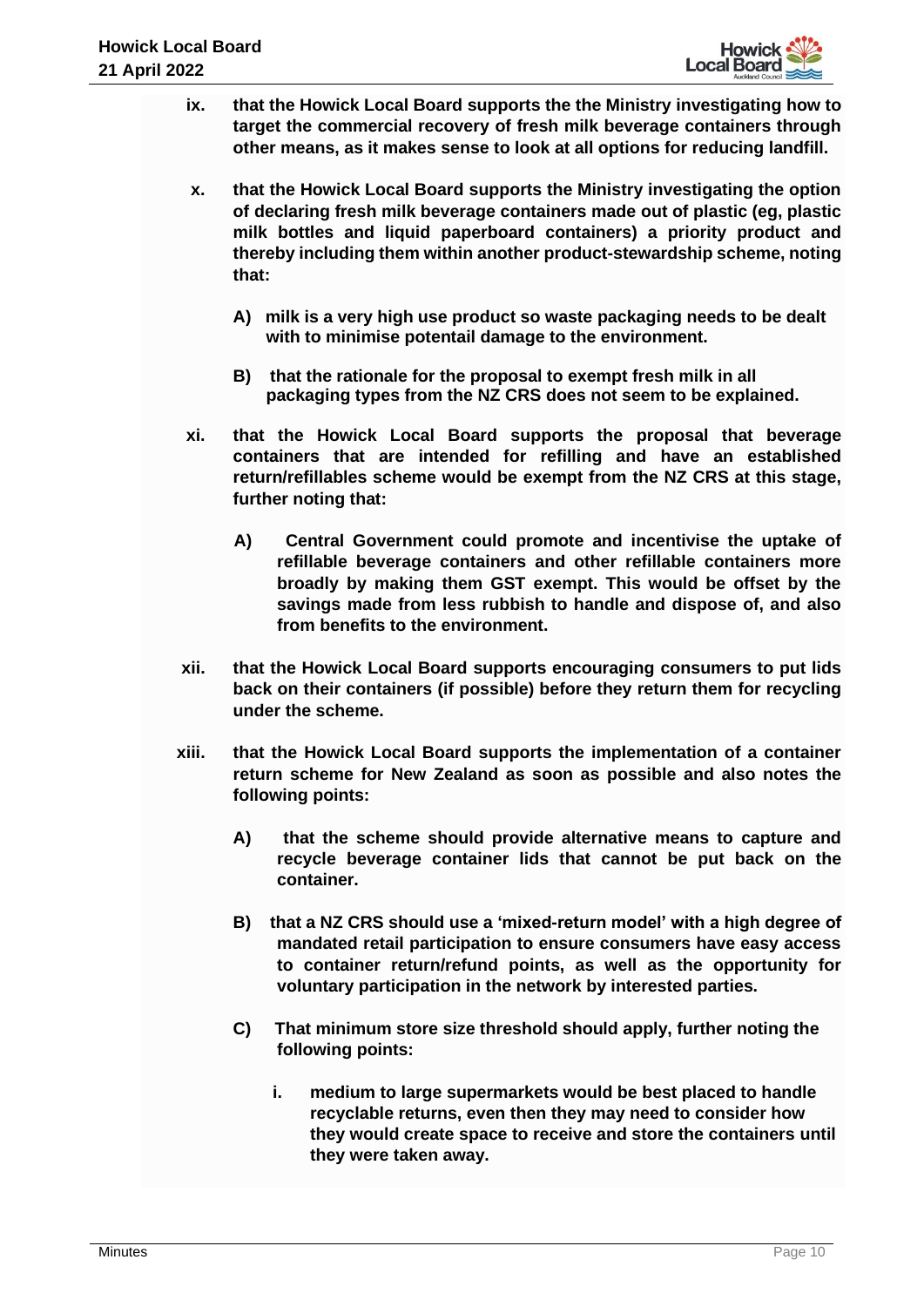

- **ii. If this became a regulation then new supermarkets would need to design a facility for handling recycables into their floor plans.**
- **iii. There are other related issues that would need to be considered such as additional staffing requirements for the supermarket, health and safety issues around handing dirty containers in an environment that sells fresh and packaged foodstuffs, and any risks associated with Covid.**
- **iv. It may ultimately be in the community's best interests for a commercial or community recycling facility to be established that could also handle other types of waste, e.g. hazardous and inorganic.**
- **D) that a NZ CRS should be a not-for-profit, industry-led scheme, noting that:**
	- **i. if it was profit driven this could build resentment and resistance to the scheme and reduce particpation.**
- **E) agree with the recovery targets for a NZ CRS of 85 per cent by year 3, and 90 per cent by year 5, noting that:**
	- **i. if the scheme does not meet its recovery targets, the scheme design (including the deposit level) should be reviewed and possibly increased.**
- **b) in regards to the container return scheme further notes the following points:**
	- **i. that it would be easiest to return eligible beverage containers to supermarkets, community recycling/resource recovery centres and commercial recycling facilities, in that order.**
	- **ii. that with travel distances generally being greater in rural areas consumers are more likely to stockpile returns until they make a major shopping trip or other journey. Therefore the receiving depot probalby needs to be as big as in urban areas if it was to be retail based. A commercial or community based recycling hub that was centrally located could be another option.**
- **c) in regards to improvements to household kerbside recycling, notes the following points:**
	- **i. that a standard set of materials should not be collected for household recycling at kerbside, If the current system was to be changed this should only be considered after any CRS scheme had been in place for some time and it's effectiveness having been assessed.**
	- **ii. that no scheme is perfect. There is always going to be some confusion, coupled with laziness, which will continue to lead to contamination as has always been the case.**
	- **iii. that regulation will move outcomes to a more consistent level but won't be the entire solution. Education in schools, clubs and other organisations with a focus on young people will assist over time. Young people have a far greater awareness of the damage that is being done to the environment and are**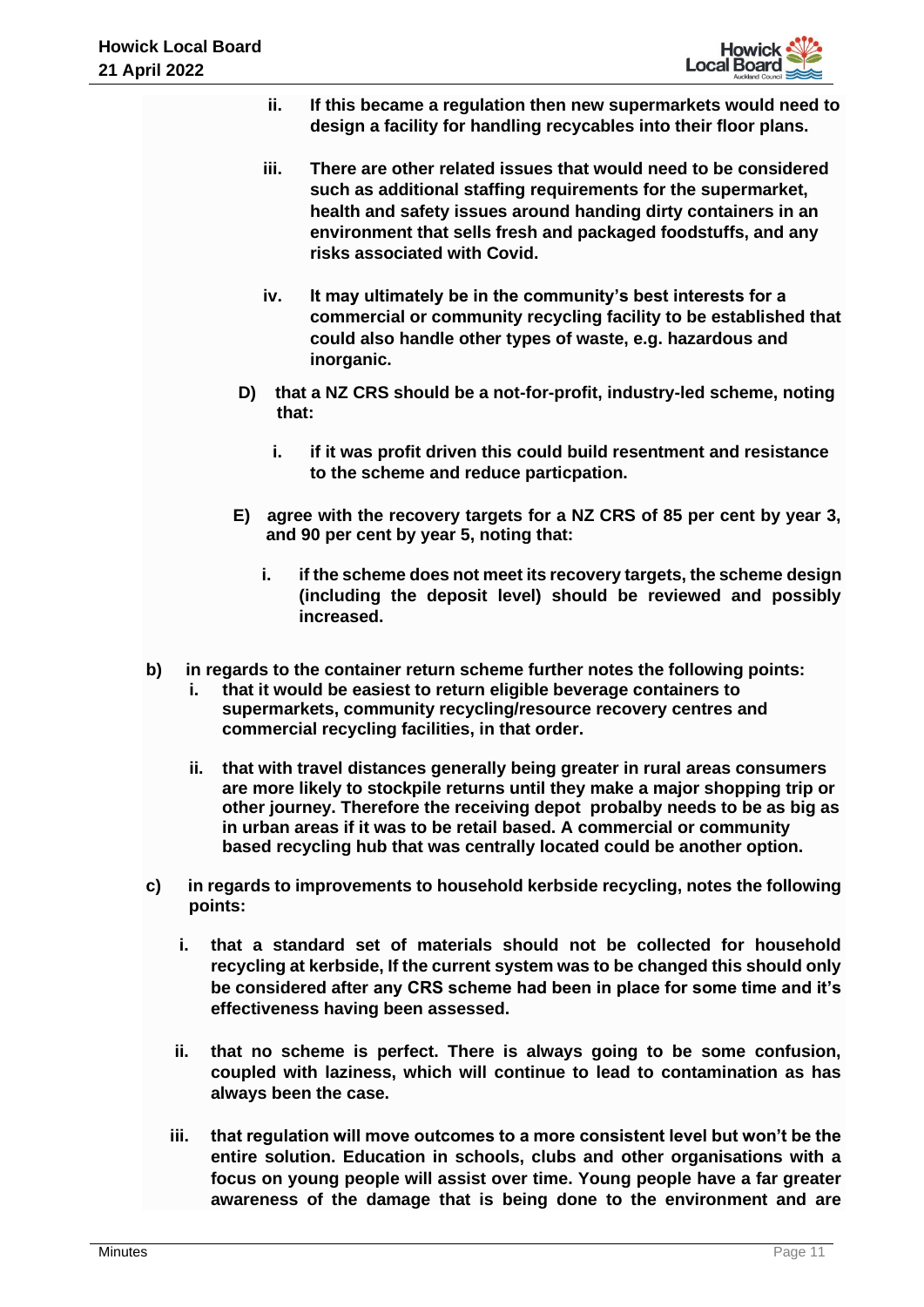**rightfully more concerned about their futures than older generations are. Young people are educating older folk on environmental matters as they potentially have more at stake.**

- **iv. that the following items should be included in the standard set of materials that can be recycled in household kerbside collections: glass bottles and jars, paper and cardboard, stell and aluminum tins and cans, plastic bottles 1 (PET) and 2 (HDPE).**
- **v. that pizza boxes and other cardboard food containers should not be included, as they are usually contaminated with food residue and are not suitable for recycling.**
- **vi. that the standard set of materials should be regularly reviewed and, provided certain conditions are met, new materials added. As technology evolves and new methods of recycling, treatment and / or disposal are found then it makes sense to review these.**
- vii. **that the following should be considered when determining whether a class of materials should be accepted at kerbside in the future: sustainable end markets, end markets solutions are circular and minimise environmental harm, viable processing technologies, processing by both automated and manual material recovery facilities, no adverse effects on local authorities (including financial) and that supply chains contribute appropriately to recovery and end of life solutions for their products**.
- **viii. that Ministry for the Environment staff in consultation with a reference stakeholder group should decide how new materials are added to the list, further noting that:** 
	- **A) regional councils should also be able to decide if they have the expertise or processing capability to handle the new materials**
- **ix. that in addition to these kerbside policies, New Zealand should have a network of convenient and easy places where people can recycle items that cannot easily be recycled kerbside.**
- **x. that food and garden waste should be diverted from landfills.**
- **xi. that all councils should trial a weekly kerbside food scraps collection to divert as many food scraps as possible from landfills.**
- **xii. that kerbside food scraps collections should be available but not mandatory, some people use food waste for their own compost for instance.**
- **xiii. that councils should play a role in increasing the diversion of household garden waste from landfills. Particularly, offering a subsidised user-pays green-waste bin.**
- **xiv. that a phased approach should be taken to the rollout of kerbside food scraps collections.**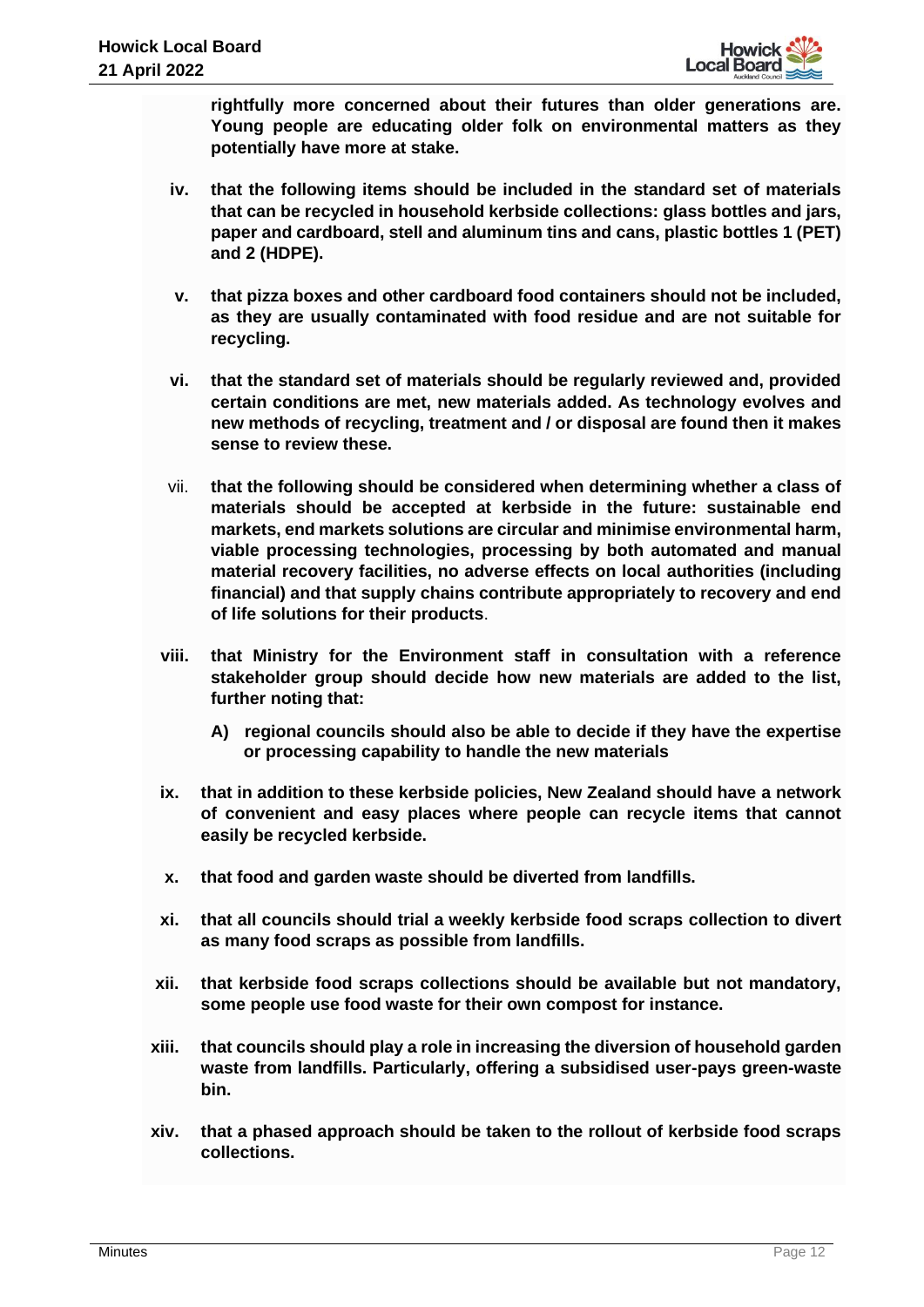- **xv. that education is needed so that people only include bio-degradable food waste in their bins.**
- **xvi. that councils with access to suitable existing infrastructure should have to deliver food scraps collections sooner than 2025.**
- **xvii. that Fat, Meat products, chicken bones, animal bones, fish frames and skin should be excluded from kerbside food and garden bins.**
- **xviii. for non-food products or packaging to be accepted in a food scraps bin or a food and garden waste bin, the following should be taken into consideration:**
	- **A) that products meet New Zealand standards for compostability.**
	- **B) that products are certified in their final form to ensure they do not pose a risk to soil or human health.**
	- **C) that products are clearly labelled so that they can be distinguished from non-compostable products.**
	- **D) that a technology or process is available to easily identify and sort compostable from non-compostable products.**
	- **E) that producers of the products and packaging contribute to the cost of collecting and processing.**
- **xix. that it is important to understand how well kerbside collections are working. Councillors and Local Board members should have access to regular reporting.**
- **xx. that it is too insignificant and onerous for private operators to also report on their household kerbside collections, and would further increase the costs to consumers.**
- **xxi. that that the information should be published online for transparency and be incorporated into 'Our Auckland', our Local board news to not incur additional cost.**
- **xxii. that any successes or improvements to recycling rates should be published to encourage people to participate.**
- **xxiii. that kerbside recycling services should not have to achieve a minimum diversion rate.**
- **xxiv. if glass or paper/cardboard is to be collected separately, implementation should happen after the impact of a CRS scheme has been observed.**
- **xxv. that councils should only offer household kerbside recycling services if they have the capability to deal with recyclables.**
- **xxvi. that councils without any council-funded kerbside recycling collections should implement these collections within two years of their next Waste Management and Minimisation Plan, But only if a CRS scheme was not in place in their managed territory.**
- **d) in regards to the seperation of business food waste notes the following points:**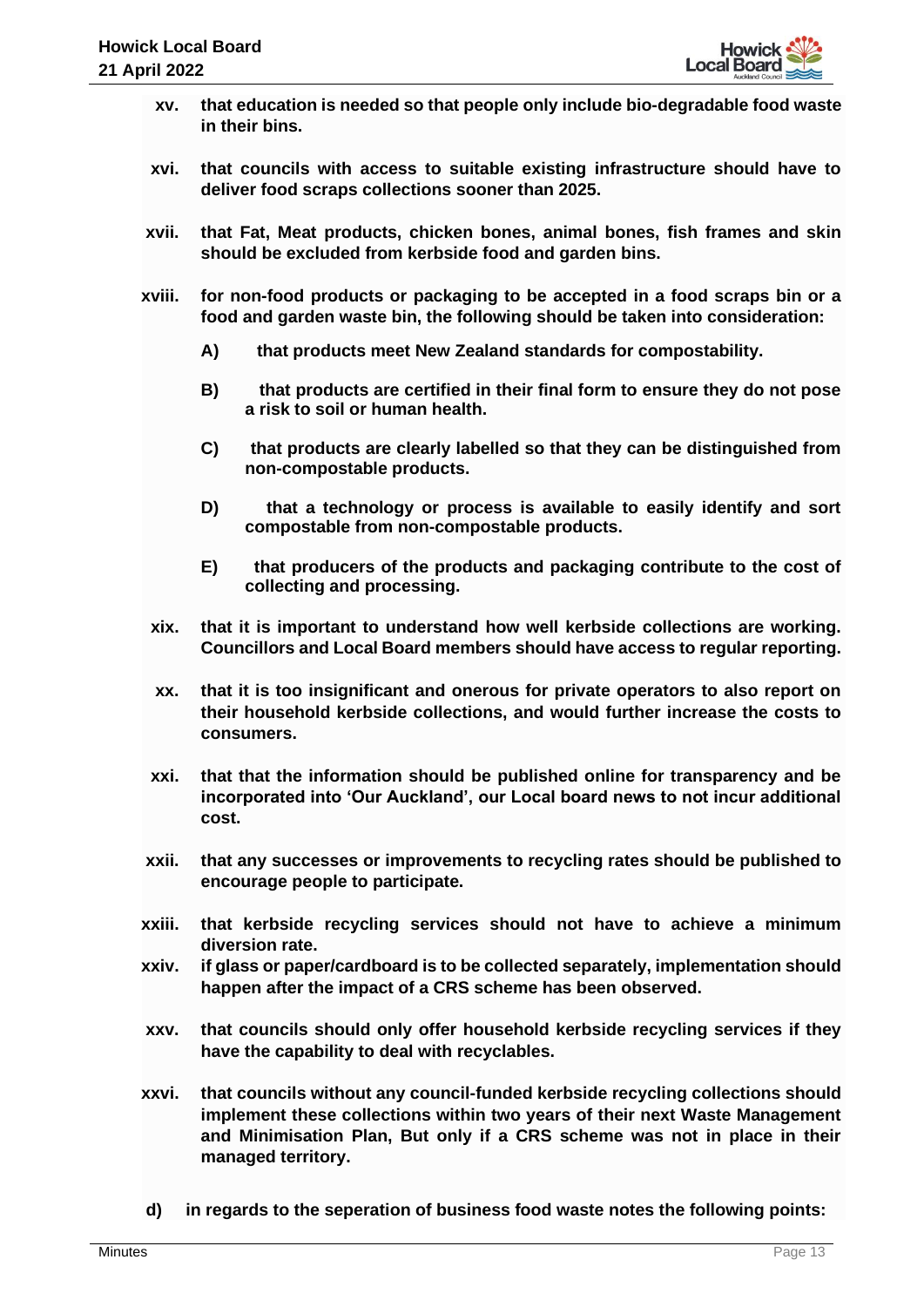

- **i. that commercial businesses should be expected to divert food waste from landfills as part of reducing their emissions. As long as their respective councils offer a collection service otherwise they are just relying on the integrity of commercial waste collectors.**
- **ii. ideally all commercial businesses should divert food waste from landfills by 2030.**
- **iii. that separation should be phased in, depending on access to suitable processing facilities (e.g. composting or anaerobic digestion).**

## **CARRIED**

## **18 Transport Emissions Reduction Plan**

Resolution number HW/2022/53

MOVED by Member B Kendall, seconded by Deputy Chairperson J Spiller:

### **That the Howick Local Board:**

- **a) receive the progress update provided on the Transport Emissions Reduction Plan**
- **b) note the scale of the challenge to meet Auckland's transport emissions reduction target and that mode shift is the most powerful lever for reducing transport emissions**

### **CARRIED**

## **19 Workshop records**

Resolution number HW/2022/54

MOVED by Chairperson A White, seconded by Member B Burns:

## **That the Howick Local Board:**

**a) note the workshop records for workshops held on 24, 31 March, 3 and 7 April.**

#### **CARRIED**

## **20 Governance forward work calendar**

Resolution number HW/2022/55

MOVED by Member B Kendall, seconded by Member P Young:

#### **That the Howick Local Board:**

**a) note the governance forward work calendar included as Attachment A of the agenda report.**

## **CARRIED**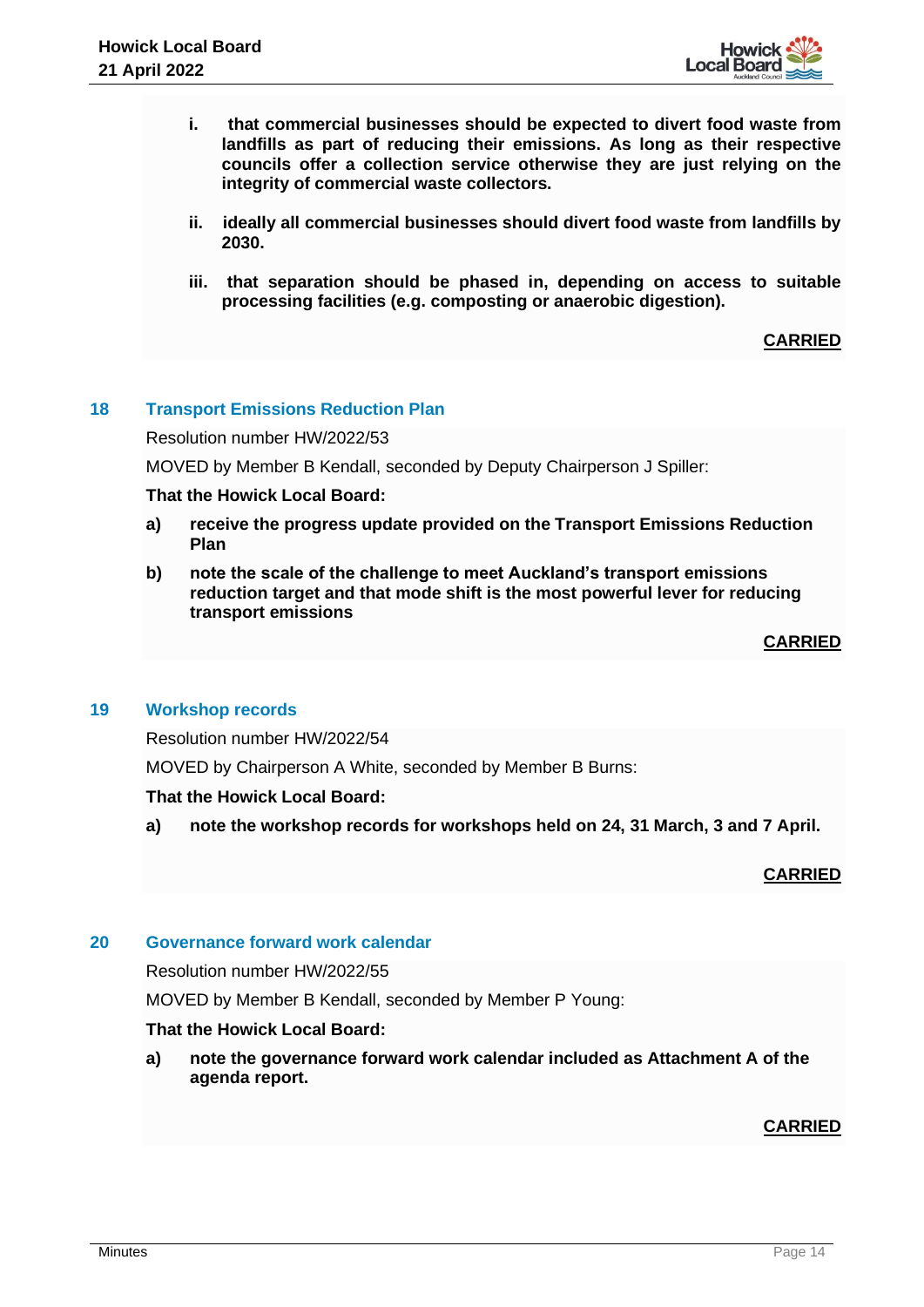

### **21 Consideration of Extraordinary Items**

There was no consideration of extraordinary items.

## **22 Procedural motion to exclude the public**

Resolution number HW/2022/56

MOVED by Chairperson A White, seconded by Deputy Chairperson J Spiller:

#### **That the Howick Local Board:**

### **a) exclude the public from the following part(s) of the proceedings of this meeting.**

The general subject of each matter to be considered while the public is excluded, the reason for passing this resolution in relation to each matter, and the specific grounds under section 48(1) of the Local Government Official Information and Meetings Act 1987 for the passing of this resolution follows.

This resolution is made in reliance on section 48(1)(a) of the Local Government Official Information and Meetings Act 1987 and the particular interest or interests protected by section 6 or section 7 of that Act which would be prejudiced by the holding of the whole or relevant part of the proceedings of the meeting in public, as follows:

## **C1 Transit-Oriented Development**

| Reason for passing this resolution                                                                                                                                                 | Particular interest(s) protected                                                                                                                                                                                                                                                                                                              | Ground(s) under section 48(1) for                                                                                                                                                               |
|------------------------------------------------------------------------------------------------------------------------------------------------------------------------------------|-----------------------------------------------------------------------------------------------------------------------------------------------------------------------------------------------------------------------------------------------------------------------------------------------------------------------------------------------|-------------------------------------------------------------------------------------------------------------------------------------------------------------------------------------------------|
| in relation to each matter                                                                                                                                                         | (where applicable)                                                                                                                                                                                                                                                                                                                            | the passing of this resolution                                                                                                                                                                  |
| The public conduct of the part of<br>the meeting would be likely to result<br>in the disclosure of information for<br>which good reason for withholding<br>exists under section 7. | $s7(2)(h)$ - The withholding of the<br>information is necessary to enable<br>the local authority to carry out,<br>without prejudice or disadvantage,<br>commercial activities.<br>In particular, the report contains<br>information that may prejudice the<br>council's ability to negotiate the<br>sale and/or acquisition of<br>properties. | s48(1)(a)<br>The public conduct of the part of<br>the meeting would be likely to result<br>in the disclosure of information for<br>which good reason for withholding<br>exists under section 7. |

#### **C2 Acquisition of land for open space – Castlebane Drive Flat Bush**

| Reason for passing this resolution                                                                                                                                                 | Particular interest(s) protected                                                                                                                                                                                                                                                                                                                                                                                                                                                                                      | Ground(s) under section 48(1) for                                                                                                                                                               |
|------------------------------------------------------------------------------------------------------------------------------------------------------------------------------------|-----------------------------------------------------------------------------------------------------------------------------------------------------------------------------------------------------------------------------------------------------------------------------------------------------------------------------------------------------------------------------------------------------------------------------------------------------------------------------------------------------------------------|-------------------------------------------------------------------------------------------------------------------------------------------------------------------------------------------------|
| in relation to each matter                                                                                                                                                         | (where applicable)                                                                                                                                                                                                                                                                                                                                                                                                                                                                                                    | the passing of this resolution                                                                                                                                                                  |
| The public conduct of the part of<br>the meeting would be likely to result<br>in the disclosure of information for<br>which good reason for withholding<br>exists under section 7. | $s7(2)(h)$ - The withholding of the<br>information is necessary to enable<br>the local authority to carry out,<br>without prejudice or disadvantage,<br>commercial activities.<br>$s7(2)(i)$ - The withholding of the<br>information is necessary to enable<br>the local authority to carry on,<br>without prejudice or disadvantage,<br>negotiations (including commercial<br>and industrial negotiations).<br>In particular, the report identifies<br>land the council seeks to acquire<br>for open space purposes. | s48(1)(a)<br>The public conduct of the part of<br>the meeting would be likely to result<br>in the disclosure of information for<br>which good reason for withholding<br>exists under section 7. |